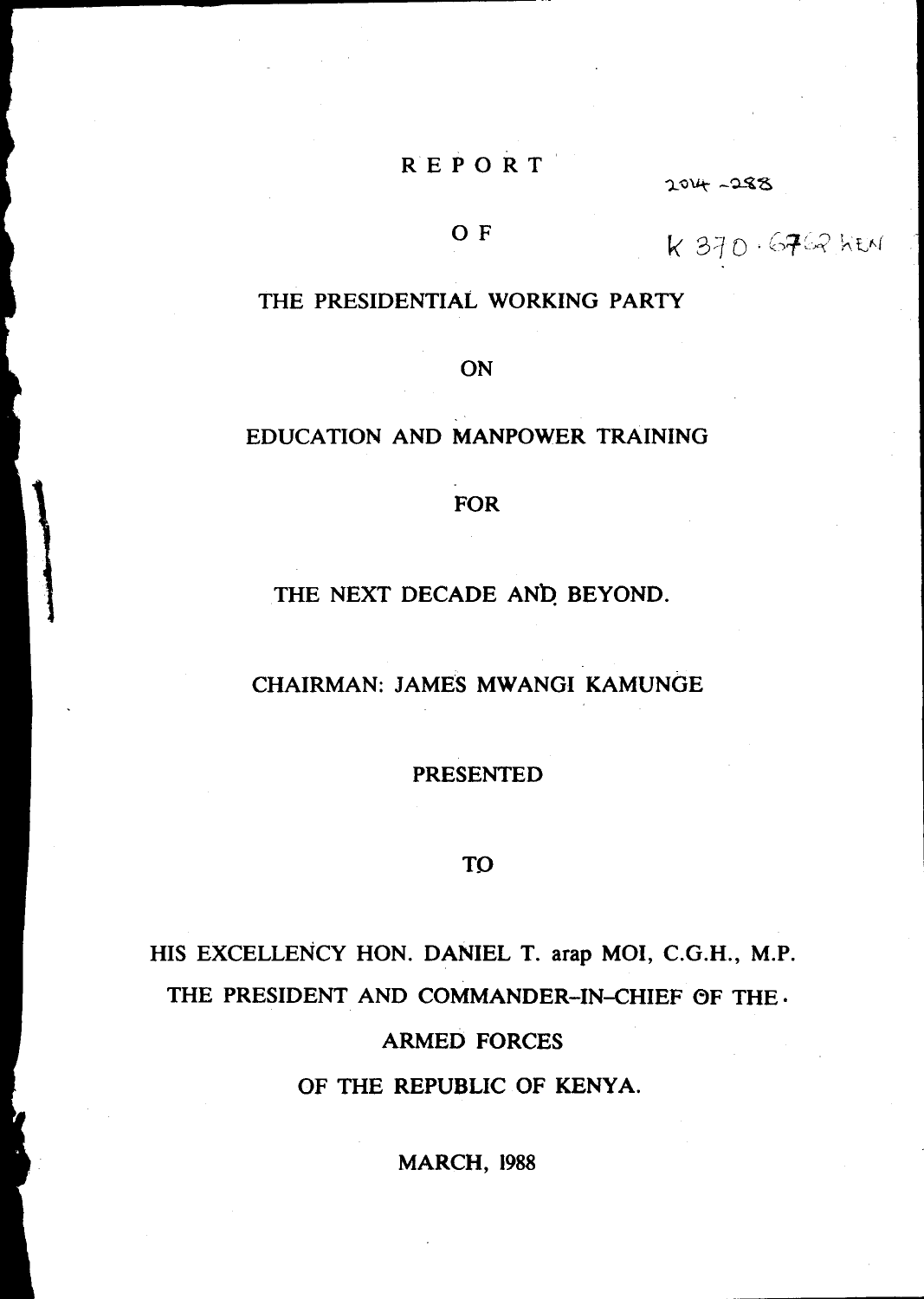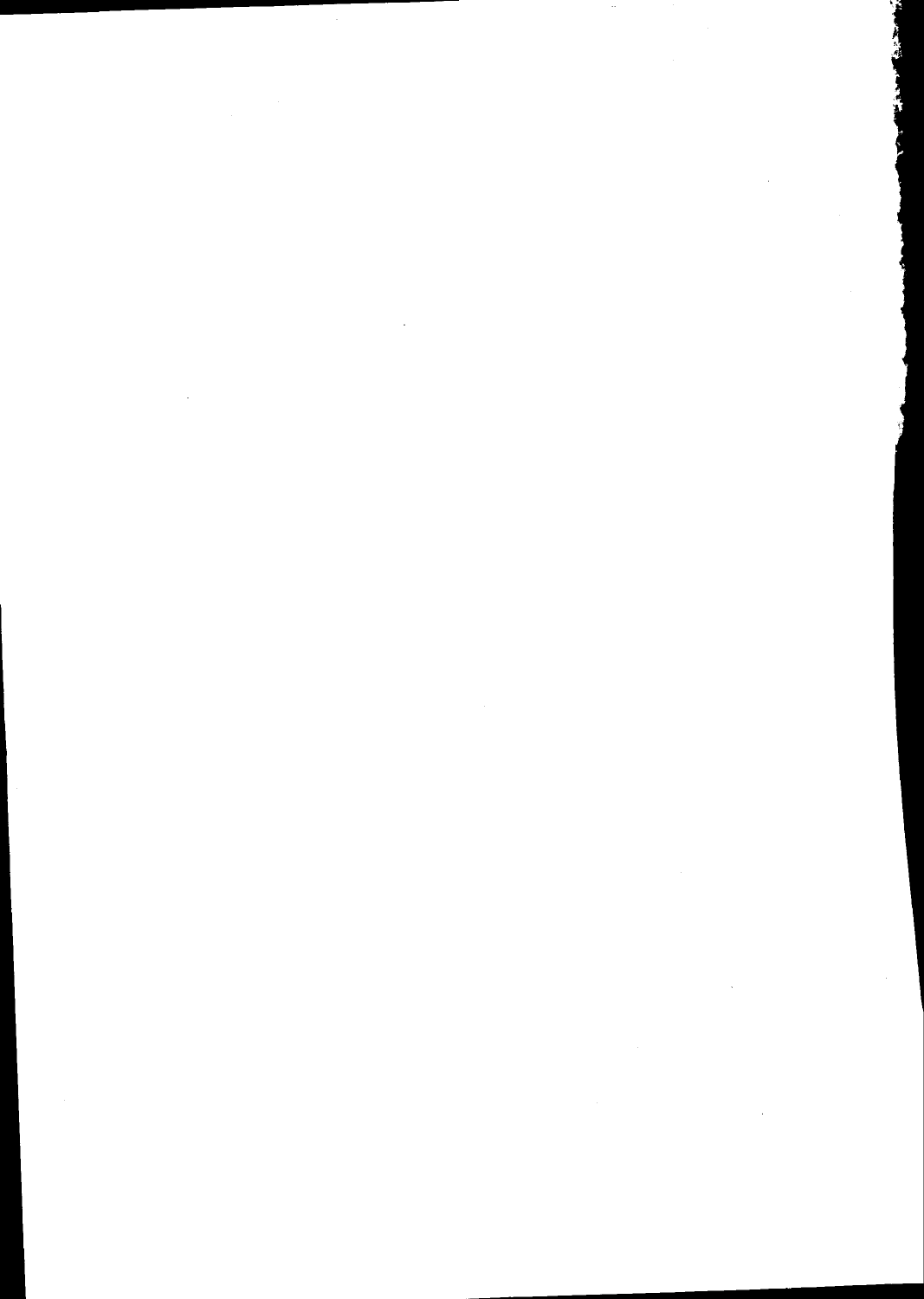### THE PRESIDENTIAL WORKING PARTY ON EDUCATION AND MANPOWER TRAINING FOR THE NEXT DECADE AND BEYOND

P.O. Box 30302. NAIROBI.

#### 23rd MARCH, 1988

His Excellency Hon. Daniel T. arap Moi, C.G.H., M.P., The President and Commander-ln-Chief qf the Armed Forces Of the Republic of Kenya, State House, NAIROBI.

Your Excellency,

We, members of the Presidential Working Party on Education and Manpower Training for the Next Decade and Beyond, appointed by Your Excellency under the Kenya Gazette Notices; No. 3743 of 27th August, 1985, and No.669 of llth February, 1988, were charged under our Terms of Reference, to review the national education and training for the next decade and beyond and to make recommendations thereto. We fonnally started meeting in January, 1986 and soon thereafter began visiting thc Provinces to gather views.and to receive memoranda and presentations from the members of the public. From May., 1986 we were requested as a priority, to examine and make proposals on cost-sharing as a strategy for financing education and training in the country. We presented an Interim Report on cost-sharing strategy to Your Excellency, in November, 1986.

ln carrying out our work, we visited all the Provinces, held interviews and discussions with senior administrators, leading educationists and professional personnel, religious leaders as well as members of the public and visited educational, training and research institutions. In addition, we held meetings with and interviewed Government Ministers and Members of Parliament. Some members of the Working Party also visited a selected number of foreign countries to learn from them about their education and training models and approaches. We have now completed the work assigned to us and have the honour and privilege to submit to Your Excellency our Report.